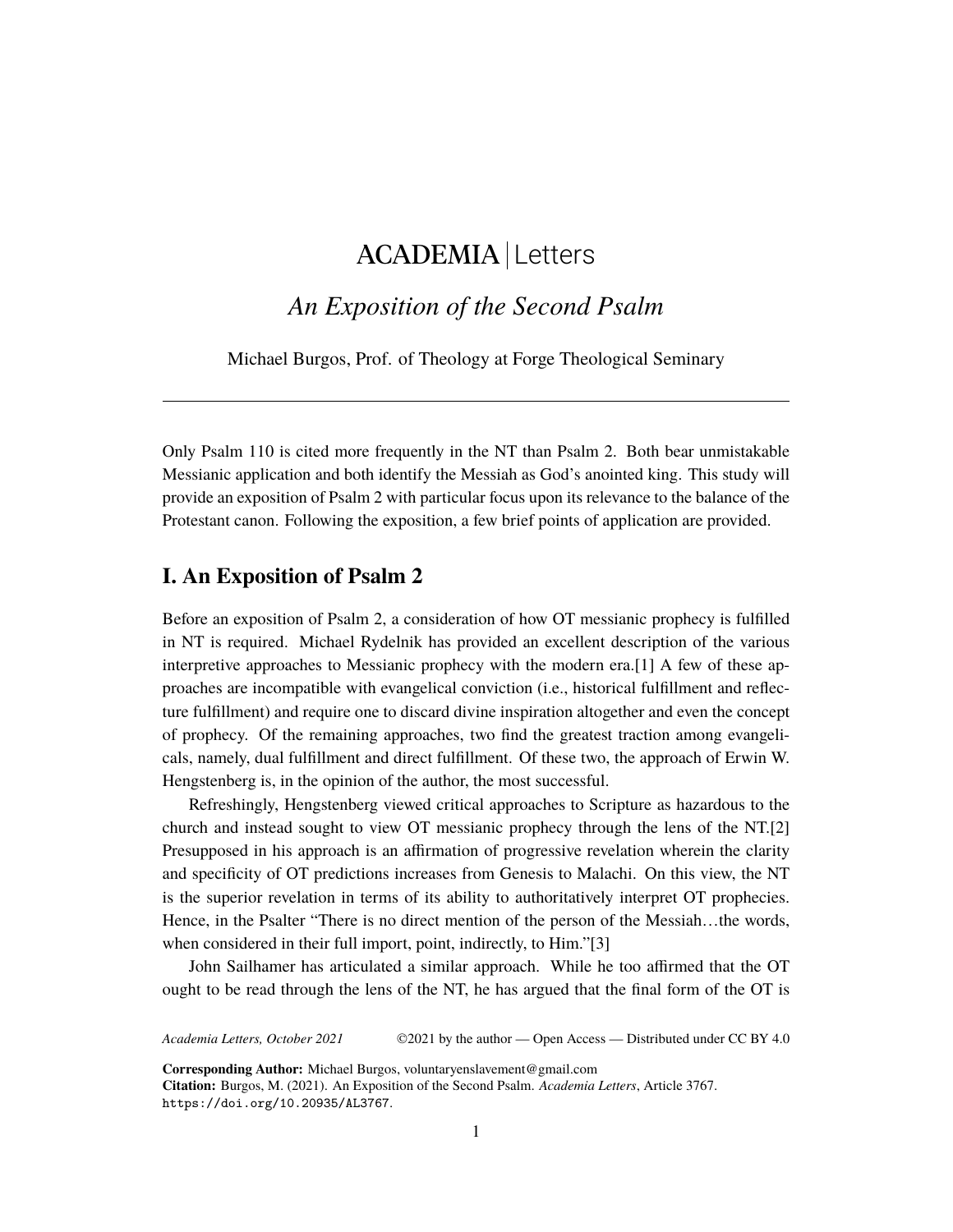already intentionally messianic and is fulfilled and confirmed in Jesus of Nazareth.[4] Just as the prophets feature commentary upon Pentateuchal events, the NT is a commentary upon the messianic prophecies of the OT. Further, Sailhamer has argued that the OT also functions in this way as it sheds light upon the NT and thus whereas the OT is read through the NT, the NT is read through the OT.[5]

With both Hengstenberg and Sailhamer, there is no intermediary fulfillment with OT messianic prophecy. Jesus is the intended direct fulfillment of OT messianic hope. An implication of this approach is that the difficulties in placing, for example, Davidic kings as the first fulfillment in the Psalms, evaporate. This approach also seems to be the one taken in the NT (e.g., Acts 4:25-26) as well as the patristics.[6] Messianic prophecies are said to be fulfilled in Christ without mention of intermediate fulfillment (e.g., Matt. 1:23; Heb. 1:5).

Like the first Psalm, Psalm 2 does not feature a title or an identification of its author.[7] Instead, it begins by posing a two-part question to its readers both original and modern: "Why do the nations rage…?"[8] "Nations" (*goyim*) is a classic circumlocution for the Gentile world and the term generally refers to those outside of the covenantal blessings enjoyed by Israel within the Psalter (e.g., 9:5-20; 44:11; 79:6). Moving from the general to the specific, the noun is defined in v. 2 to refer to the officials and rulers of the unbelieving world. The verbs in v. 1, "rage" and "plot," are in parallel essentially connoting the same thing, namely, muttering discontentment, conspiracy, and defiance of Yahweh and his Christ.

Goldingay noted that "One Jewish tradition treated Pss. 1 and 2 as one Psalm, and this reflects a number of points of connection between the two…Whereas people of insight talk about Yhwh's teaching (1:2), nations and peoples also talk of something—emptiness (2:1)."[9] This tradition may be reflected in the rendering offered in the Septuagint: "Why were the nations insolent and the people meditated on empty things?" While the blessed man of Psalm 1 ceaselessly meditates upon Yahweh's instructions, the nations meditate on that which is "fruitless."[10]

The question posed by the psalmist in v. 1 is "Why" and it is indicative of amazement. The plots of the nations and their rulership are incoherent since none "is possible of realization."[11] Their plots are vane and their rebellion ineffective as the object of their disloyalty is the Lord who determines the outcome of both the righteous and wicked (Ps. 1:5-6). Yet, "the kings of the earth" "take their stand"[12] and the "rulers," instead of consulting the oracles of Yahweh, take counsel with themselves (cf. Ps. 1:1). The content of their rebellion is explicit in v. 3: "Let us burst their bonds apart and cast away their cords from us." The cohortative "let us" is frequently used to signal significant acts of rebellion in the OT (Gen. 11:3-4; 19:32, v. 4; Judg. 16:2; Ps. 83:12) and here it is the ordinance of Yahweh that is heralded by his people that are described as strictures to be broken. Whereas the blessed man of Psalm 1 derives

*Academia Letters, October 2021* ©2021 by the author — Open Access — Distributed under CC BY 4.0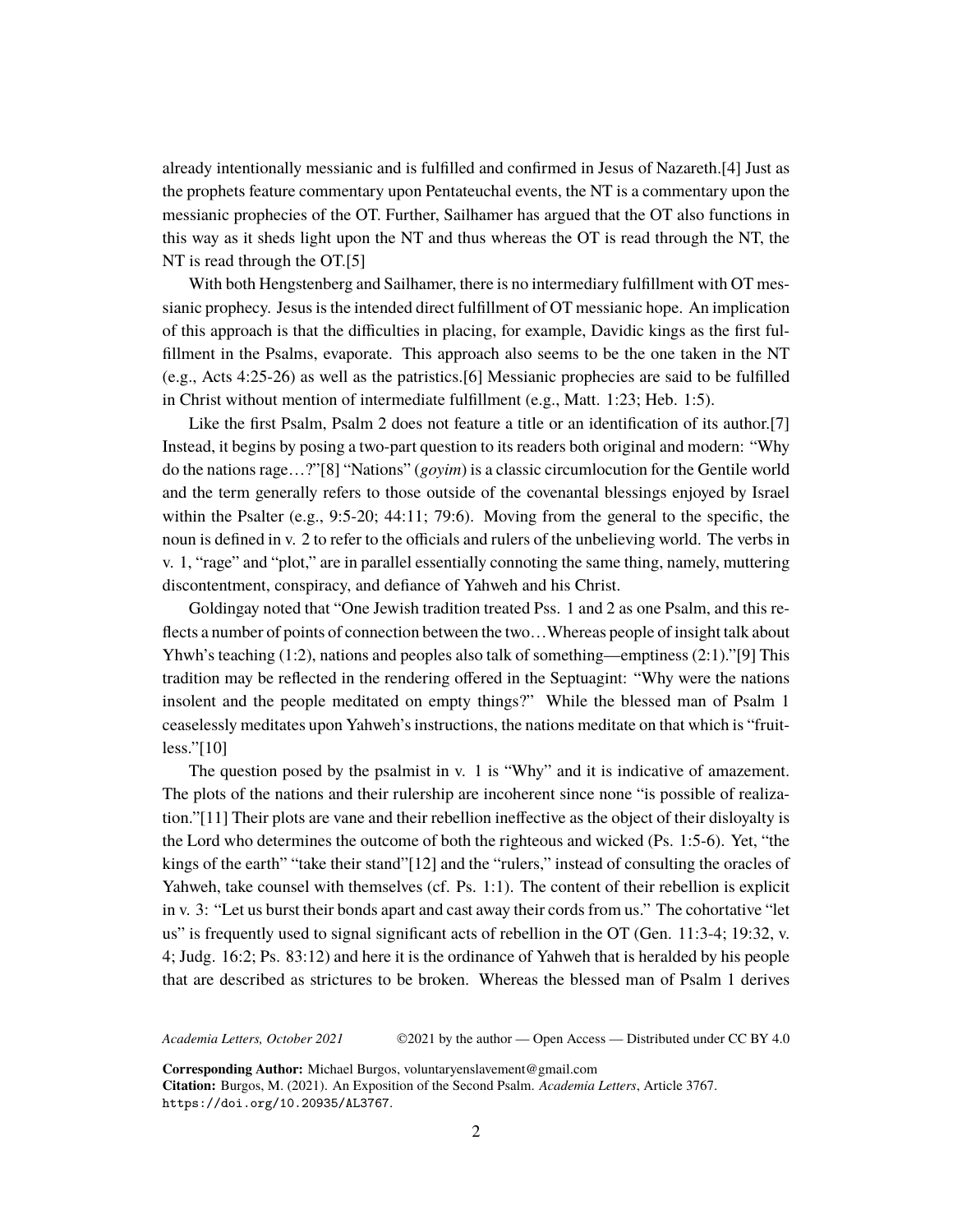his sustenance from the ordinance of Yahweh, the wicked seek to throw off the bonds of his instruction and sovereign rule.

To the consternation of the kings of the earth, "He who sits in the heavens laughs" (v. 4).[13] Here Yahweh is described as the one who is far exalted among the futile plans of men. Far from a legitimate threat, the rebellion of the nations is a humorous trifle to God. While the nations devote their time to futility, "The Lord holds them in derision." Initially met with laughter, Yahweh reacts with mockery and anger: "Then he will speak to them in his wrath, and terrify them in his fury" (v. 5). Yahweh is so far exalted among the kings of the earth that "The very utterance of his words instills terror."[14] The content of Yahweh's terrorizing speech is the announcement of the installation of his king: "As for me, I have set my King on Zion, my Holy hill" (v. 6). His king will be the arbiter of justice and allegiance to him will be indiscernible from allegiance to Yahweh himself (vv. 11-12).

Verse 7 marks a change from the third person to the first person wherein Yahweh's Son says "I will tell of the decree: The LORD said to me, 'You are my Son; today I have begotten you."' Interpreters who take a dual-fulfillment approach tend to argue that this language refers to God's adoption of the Davidic king and thus the verb *yalad* refers not to the king's birth but to his coronation, marking the start of a changed relationship between the king and Yahweh.[15] However, the manner in which this verse is quoted and applied in the NT makes it clear that it is intended as a metaphor for exaltation. One need not invoke dual-fulfillment to get there.[16] At Acts 13:33, ("this he has fulfilled to us their children by raising Jesus, as also it is written in the second Psalm, 'You are my Son, today I have begotten you."') Psalm 2:7 is used to describe Jesus' resurrection. Paul gave a similar sentiment at Romans 1:4: "[Jesus was] declared to be the Son of God in power according to the Spirit of holiness by his resurrection from the dead" (cf. Matt. 3:17; 17:5). The prologue of Hebrews (v. 5) invokes Psalm 2:7 as part of a catena of passages marshaled to demonstrate the supremacy and preeminence of the Son. Hebrews 5:5 utilizes Psalm 2:7 as evidence that the Son did not engage in self-exaltation but that the Father exalted him. Subsequently, the NT interprets Psalm 2:7 as metaphorical language intended to identify the exaltation of the referent and not as a literal begetting. The Son is said to have been adopted in a metaphorical sense to emphasize his unique 'chosenness' as Yahweh's regent.

This observation has considerable Christological import as it relates to subordinationist interpreters who find in Psalm 2:7 evidence of an exclusively human Jesus. For example, Anthony Buzzard and Charles Hunting claim that Psalm 2:7 is a reference to Jesus' conception (Luke 1:35)[17] but fail to recognize that the text is never used to refer to Christ's actual birth and is instead always used as a proof-text of Christ's exaltation, even as it relates to his resurrection. Never do they explain how the identification of Christ's conception would bolster an argument for his supremacy and uniqueness as in Hebrews 1:5 and 5:5.

*Academia Letters, October 2021* ©2021 by the author — Open Access — Distributed under CC BY 4.0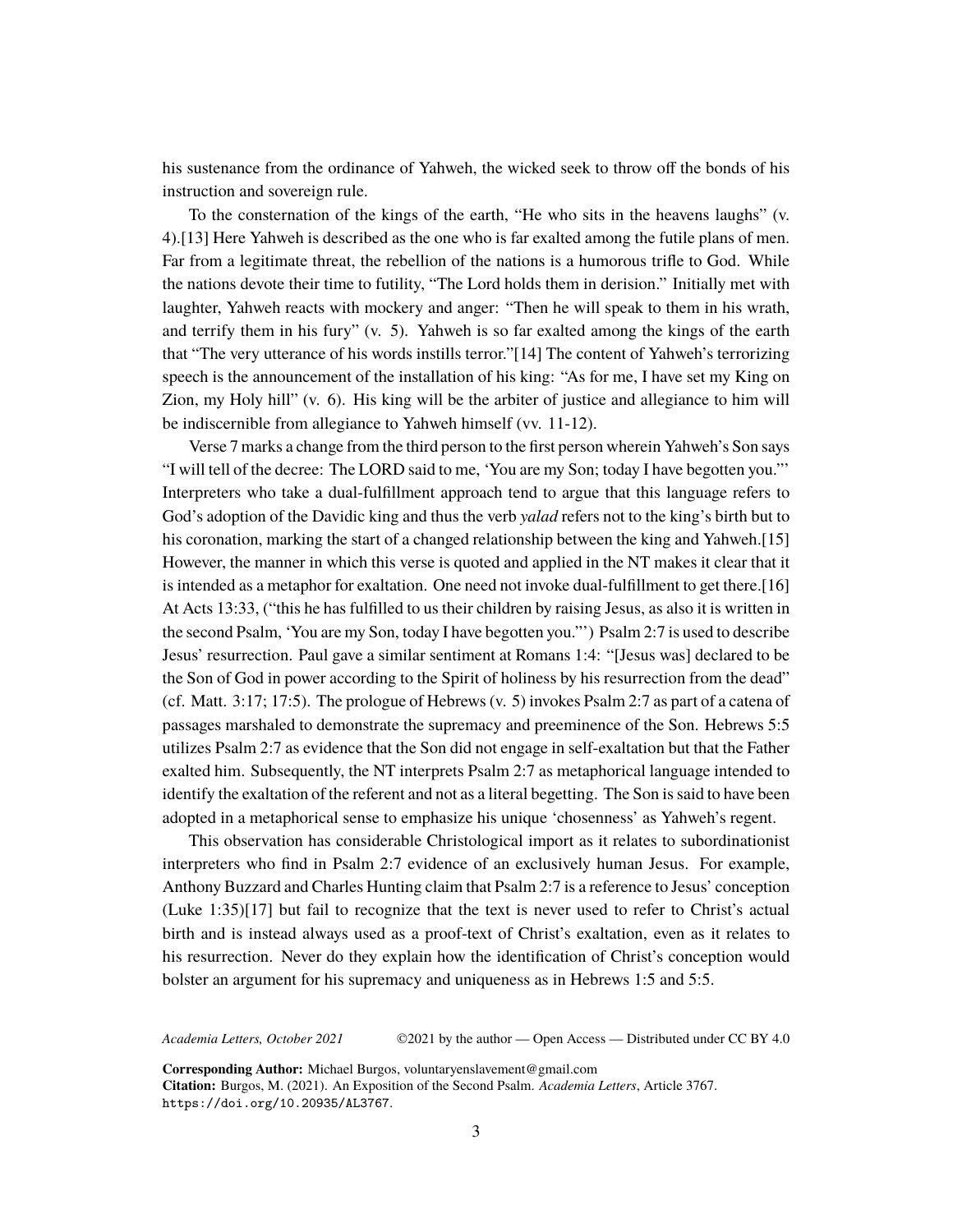The same nations who have chosen to rebel will become a heritage for Yahweh's king: "Ask of me, and I will make the nations your heritage, and the ends of the earth your possession" (v. 8). So favored is the king that he "does not ask for anything from God; God merely promises that the king may ask and God will grant it."[18] This is followed by Yahweh's prophetic declaration of the Son's agency in subduing the nations: "You shall break them with a rod of iron and dash them in pieces like a potter's vessel" (v. 9). The fragility of the rebels is here contrasted with the unyielding strength of Yahweh's Messiah (cf. Rev. 2:24; 19:15). He will subdue the nations in conquest as the Israelite kings before him, especially David, only all of the nations shall be his possession. Not only with the Son possess the earth, but he will also possess it in perpetuity.

The warning in vv. 10-12, particularly the adverb *attah*, marks a return to the psalmist's narration and the concluding imperative. Since God has established his plan, wisdom requires a change of course: "Now therefore, O kings, be wise; be warned, O rulers of the earth" (v. 10). The coronation of the Messiah affords God's enemies an opportunity to change: "Serve the LORD with fear, and rejoice with trembling. Kiss the Son, lest he be angry, and you perish in the way, for his wrath is quickly kindled" (vv.  $11-12$ ). Like the threat from a king who has incomparable military supremacy, the nations are warned to pay tribute or perish.[19]

The phrase "kiss the Son" connotes both approval of his rulership (cf. 1 Sam. 10:1) and allegiance (cf. 1 Kgs. 19:18). It also signifies love and a level of intimacy that goes well beyond formal obeisance. Either one embraces the Son and signals their love for him by means of a kiss or one will experience his wrath and die (cf. Ps. 1:6). When it comes to God's royal Son, there is no neutrality (cf. Matt. 12:30). Moreover, one must make their choice immediate as "his wrath is quickly kindled."

Psalm 2 concludes with the claim, "Blessed are all who take refuge in him" (v. 12). Like the blessed man of Psalm 1, the blessed man of Psalm 2 is the one who finds safety in the statutes of God. Those who, instead of attempting a futile rebellion, find sanctuary in the Son are those who live according to Yahweh's commandments. The blessed of Psalms 1 and 2 are one and the same.

### **II. Application**

Psalm 2 articulates the collective need for full allegiance to Christ. There is no middle ground or neutrality when it comes to God's anointed King. Either one humbles himself and finds sanctuary in Christ or he will enter into judgment (Ps. 2:9, v. 12). Indeed, there is no alternative. The only acceptable terms are immediate unconditional surrender and allegiance to his Lordship. Therefore, since the Scriptures are devoid of warnings from God to pay homage

*Academia Letters, October 2021* ©2021 by the author — Open Access — Distributed under CC BY 4.0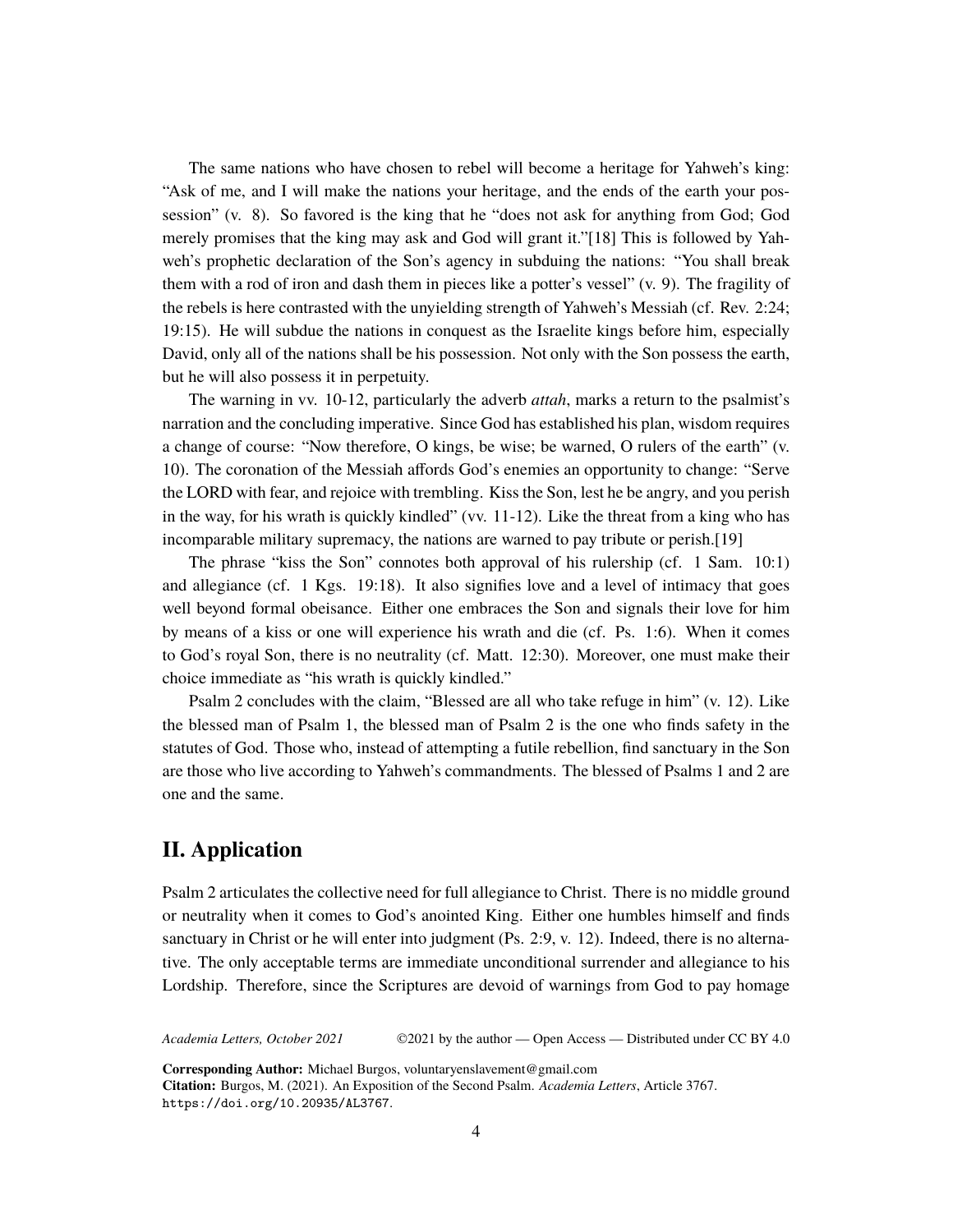to culture or the transient mores of society, the loyalty of God's people must be with God's King.

In light of the above, the common refrain[20] to contextualize Christian ministry to the point wherein the church is nearly apologetic for its Christianity is completely incompatible with Psalm 2. Those who take refuge in Christ need not countenance the opinions of those who continue in their rebellion as to their faith.

One of the most neglected applications of Psalm 2 within the church is its eschatological implications. Psalm 2 envisions an eschatology of victory wherein the Christ-King rules the nations with comprehensive dominion and inherits the earth and its inhabitants (v. 8; cf. Dan. 7:14). The most common eschatological outlook among American evangelicals is one wherein the church is defeated and the vast majority of the world is lost (i.e., dispensational premillennialism). Instead, Psalm 2 depicts a triumphant Messiah whose prize is all the inhabitants of the earth.

The NT defines how God's King will conquer, namely, through the evangelization of the nations. Having been given all authority everywhere, Christ orders his people to evangelize and disciple the nations (Matt. 28:18-19). Psalm 2 will be fulfilled as Christ, by means of his body and Spirit, turns rebels into those who will "kiss the Son," taking refuge in him. Hence, Psalm 2 ought to revitalize evangelistic efforts and afford the church an optimistic outlook when it comes to the great commission. Keith Mathison noted:

Through the sending of his disciples into the world, Christ the anointed king is receiving His rightful inheritance—all the nations of the earth. And since He is the seed of Abraham (Gal. 3:16), this sending out of His church is also the means by which He is bringing blessing to all the families of the earth (Gen. 12:3).[21]

An important pastoral application of Psalm 2 is recognizing that the evils of this world will be dealt with (v. 9). It is easy to become disillusioned when one has been afflicted by others and their sin has gone either unnoticed or validated. Reminding disillusioned Christians of the certainty of Christ's dominion and judgment ought to inform how one is to parse through the evils of this life, trusting that the wrongs done will be rectified whether through the sufferings of Christ or through his judgment. So too, Psalm 2 serves as a helpful reminder of the universal need for grace since all have rebelled and sought vain plans. Those who rebel against God will be broken  $(v, 9)$  but those who kiss him will be blessed and secure  $(v, 12)$ .

*Academia Letters, October 2021* ©2021 by the author — Open Access — Distributed under CC BY 4.0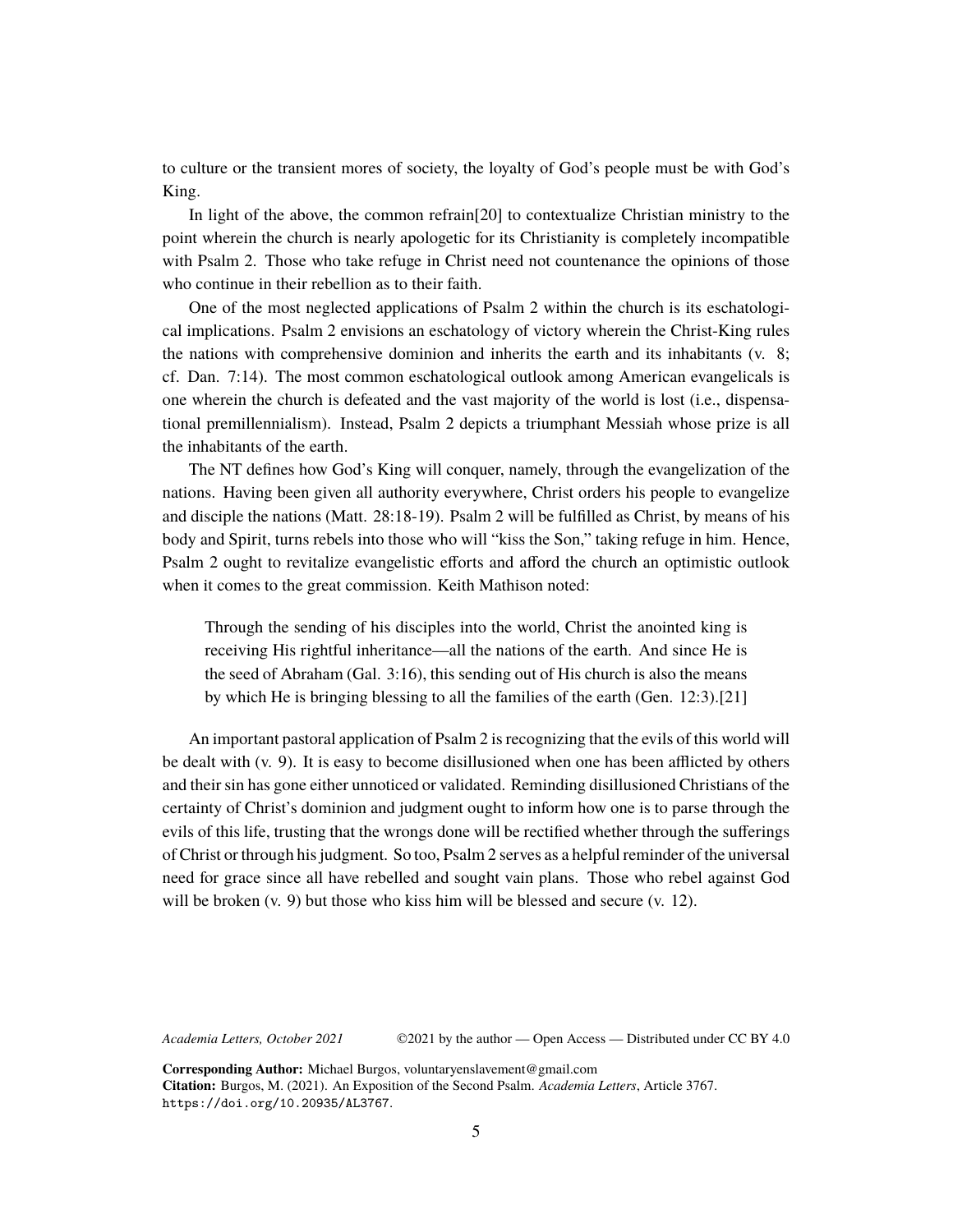#### **References**

- [1] Michael Rydelnik et al. eds. *The Moody Handbook of Messianic Prophecy* (Chicago, IL: Moody Pub., 2018), 73-89.
- [2] E. W. Hengstenberg, *Christology of the Old Testament and a Commentary on Messianic Predictions*, 2nd ed. (Edinburgh, UK: T & T Clark, 1856), 32.
- [3] Ibid., 243.
- [4] John Sailhamer, 2001. "The Messiah and the Hebrew Bible," *JETS*, 44.1, 14.
- [5] Ibid., 22.
- [6] For examples of patristic affirmation of the direct fulfillment of Ps. 2 see Justin Martyr, *Dial*. 88 (*ANF* 1:244); Irenaeus, *Haer*. 4.21 (*ANF* 1:493); Clement of Alexandria, *Protr*. 1.7 (*ANF* 2:224); Tertullian, *Apol*. 1.12 (*ANF* 3:168); Origen, *Cels*. 4.8 (*ANF* 4:168); Cyril, *Cat*. 6 (*NPNF* 2.7:66).
- [7] The authoritative apostolic interpretation (Acts 4:25-26) is that David is the human author of Psalm 2.
- [8] All biblical citations unless otherwise noted are from *The Holy Bible: English Standard Version* (Wheaton, IL: Crossway, 2016).
- [9] John Goldingay, *Psalms*, Baker Commentary on the Old Testament Wisdom and Psalms, Vol. 1 (Grand Rapids, MI: Baker Academic, 2006), 94-5. See also Cole's extensive and successful argument in favor of viewing Pss. 1-2 as a two part introduction to the Psalter. Robert L. Cole, "Psalms 1-2" in Rydelnik, *The Moody Handbook of Messianic Prophecy,* 477-89. Tantalizingly, there is a variant at Acts 13:33 which calls Ps. 2 "the first Psalm" (*tō prōtō psalmō)* in two MSS (D; 1175). While not a viable reading, it probably reflects a relatively common second temple viewpoint.
- [10] "*Kenos*" in Franco Montanari, ed., *The Brill Dictionary of Ancient Greek* (Leiden, NL; Boston: Brill, 2015).
- [11] Charles A. Briggs et al., *A Critical and Exegetical Commentary on the Book of Psalms*, International Critical Commentary(Edinburgh, UK: T & T Clark, 2000), 14
- [12] L. Koehler et al., *The Hebrew and Aramaic Lexicon of the Old Testament,* electronic ed. (Leiden, NL: Brill, 1994-99), 427.

*Academia Letters, October 2021* ©2021 by the author — Open Access — Distributed under CC BY 4.0

**Corresponding Author:** Michael Burgos, voluntaryenslavement@gmail.com **Citation:** Burgos, M. (2021). An Exposition of the Second Psalm. *Academia Letters*, Article 3767. <https://doi.org/10.20935/AL3767>.